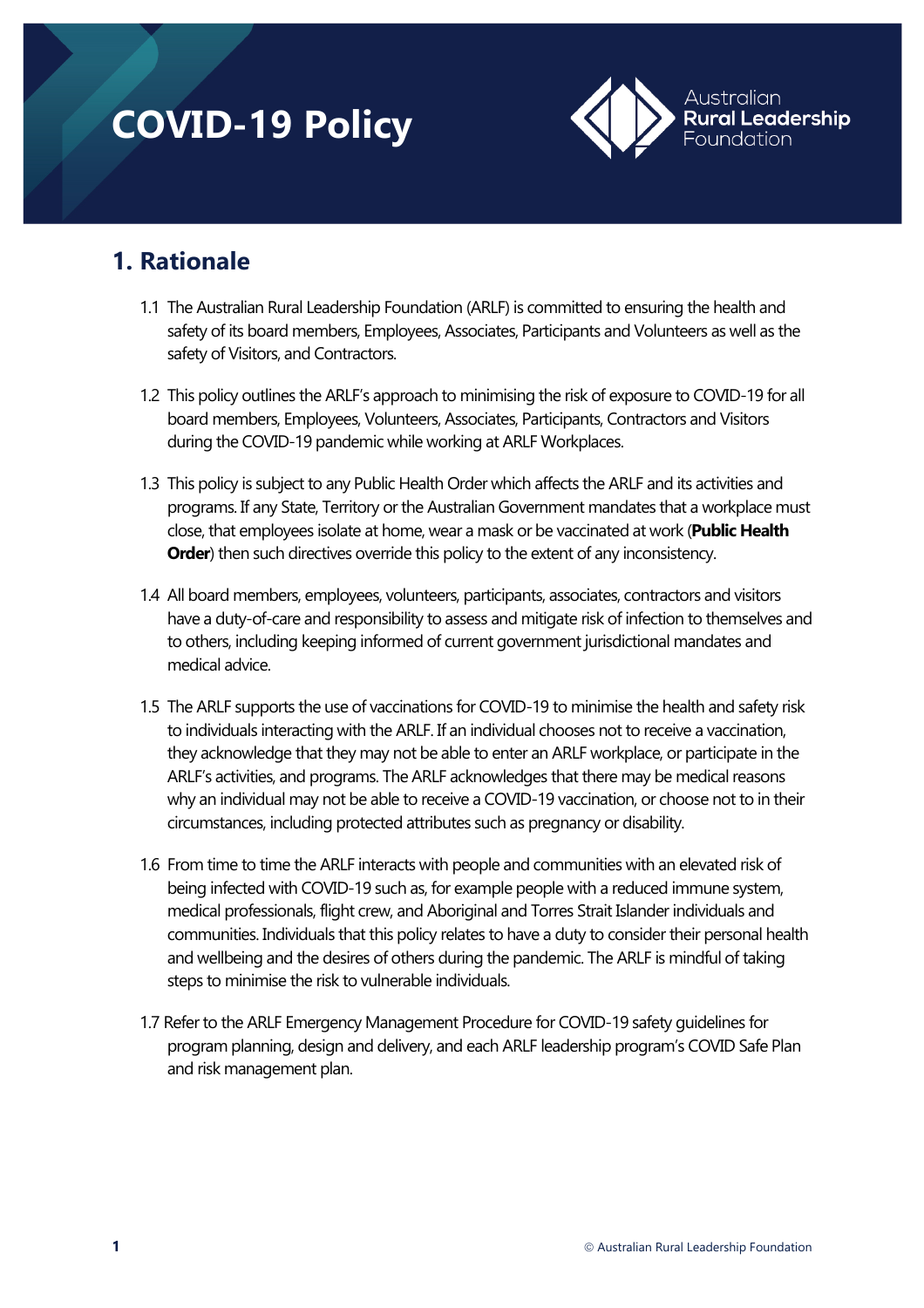# **2. Definitions**

| <b>ARLF</b>                | Australian Rural Leadership Foundation                                                                                                                                                                                                                                                                                                                     |  |
|----------------------------|------------------------------------------------------------------------------------------------------------------------------------------------------------------------------------------------------------------------------------------------------------------------------------------------------------------------------------------------------------|--|
| Associate                  | An entity (and its agents, employees) or individual that<br>provides services with the ARLF.                                                                                                                                                                                                                                                               |  |
| <b>Board Members</b>       | All current elected and appointed members of the<br>ARLF board.                                                                                                                                                                                                                                                                                            |  |
| Close contact              | A close contact is an individual that has come into<br>contact with a confirmed case of COVID-19; however,<br>definitions and rules differ between jurisdictions. Refer<br>to the relevant government website for up-to-date<br>information.                                                                                                               |  |
| Contractors                | An entity (and its agents, employees) or individual that<br>provides paid services to the ARLF and whom execute<br>an ARLF subcontractor agreement.                                                                                                                                                                                                        |  |
| COVID-19                   | Corona Virus Disease (identified 2019)                                                                                                                                                                                                                                                                                                                     |  |
| <b>COVID-like Symptoms</b> | Can include but are not limited to:<br>fever<br>respiratory symptoms<br>coughing<br>sore throat<br>shortness of breath.<br>Other symptoms can include runny nose, acute<br>blocked nose (congestion), headache, muscle or joint<br>pains, nausea, diarrhoea, vomiting, loss of sense of<br>smell, altered sense of taste, loss of appetite and<br>fatigue. |  |
| Employee                   | An individual who has a contract of employment with<br>the ARLF.                                                                                                                                                                                                                                                                                           |  |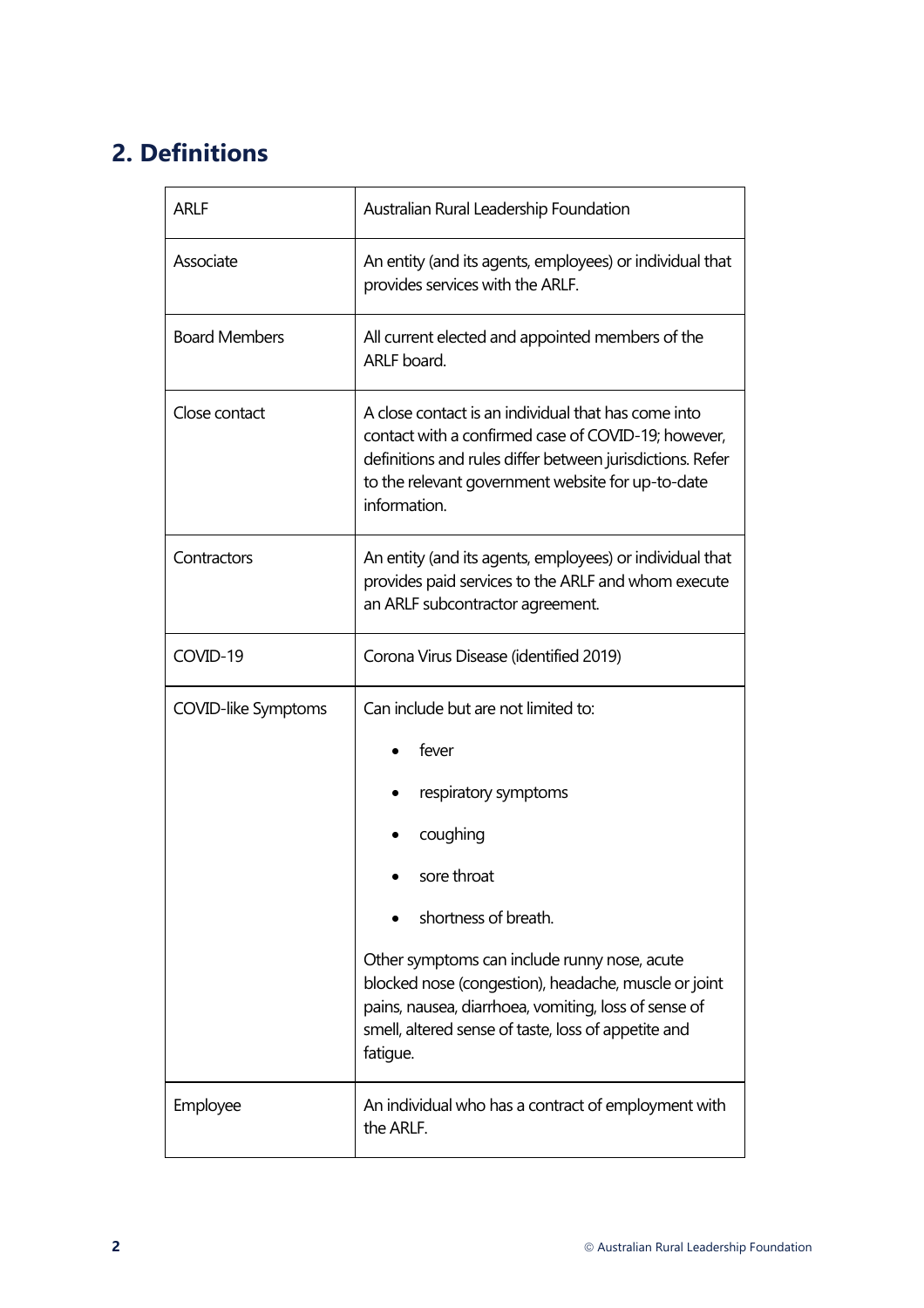| Up-to-date vaccination | Means an individual has received the required dose(s)<br>of a Therapeutic Goods Administration (TGA)-<br>approved COVID-19 vaccine under the national<br>COVID-19 vaccination program.                                                                         |
|------------------------|----------------------------------------------------------------------------------------------------------------------------------------------------------------------------------------------------------------------------------------------------------------|
| Participant            | An individual who has contracted with the ARLF to<br>participate in an ARLF program                                                                                                                                                                            |
| Test                   | Means a polymerase chain reaction (PCR) test or in<br>ARLF's absolute discretion and on a case-by-case basis,<br>a TGA approved rapid antigen test.                                                                                                            |
| Visitor                | Means a person who visits an ARLF workplace but who<br>is not a participant, employee, volunteer or associate.<br>This also includes ad hoc ancillary service providers<br>who are not contractors.                                                            |
| Volunteer              | Means a person who:<br>(a) is not an employee of the ARLF; and<br>(b) offers their services or time to the ARLF for no<br>financial gain.<br>For the avoidance of doubt this includes ARLF alumni,<br>and honorary fellows of the ARLF.                        |
| Workplace              | In the context of this policy workplace is a place where<br>work is carried out for a business or undertaking and<br>includes any place where an individual goes, or is likely<br>to be, while at work.<br>participants, visitors, associates, contractors and |
|                        | volunteers are visiting a workplace where they are<br>participating in an ARLF program or activity.<br>Employees that are designated homeworkers cannot<br>leave their workplace when their office is based in their<br>home                                   |
|                        | (a designated homeworker is an ARLF employee who<br>works from home [their office is based in their home]<br>even though they may work other than at home for<br>part of their working hours)                                                                  |

# **3. Role and Responsibilities of the ARLF, Employees, Board Members, Associates, Participants, Volunteers, Visitors and Contractors**

**3.1 The ARLF's role**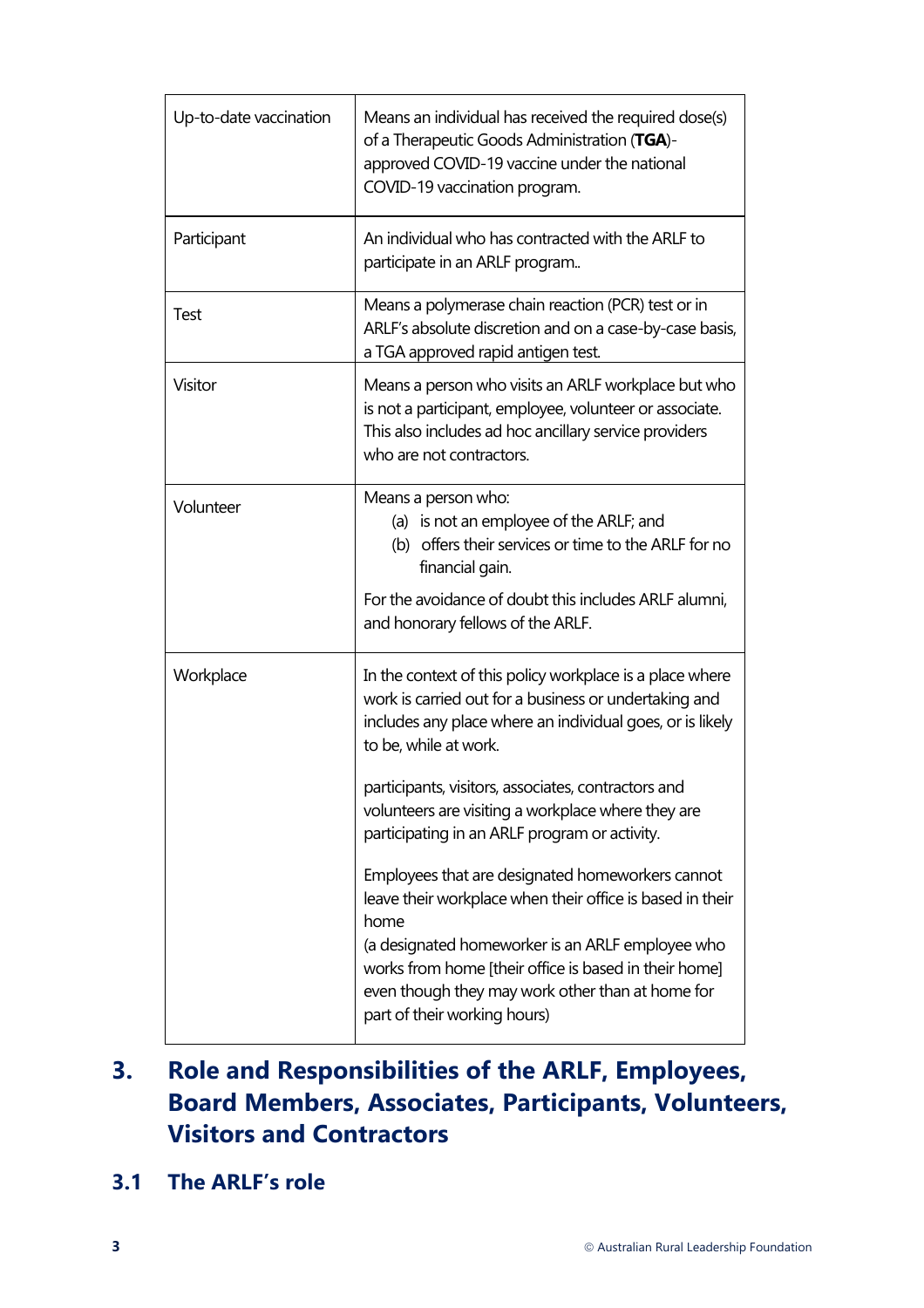In delivering on its work health and safety duties the ARLF aim to:

- Provide a safe working environment, information, instruction, and supervision to promote health and safety in the workplace including procedures to follow in high-risk COVID-19 situations in the workplace.
- Provide adequate facilities to practice good hygiene in the workplace including hand sanitiser, soap, disinfectant spray, tissues, and where relevant, face masks and other PPE.
- Consult with those to whom this policy relates about work health and safety issues relevant to the COVID-19 outbreak.
- Integrate work health and safety issues into all of decision making and put in place mechanisms for monitoring work health and safety issues.
- Notify the relevant state/territor[y Work Safe office](https://www.safeworkaustralia.gov.au/sites/default/files/2021-08/COVID_Incident_Notification_Fact_Sheet-18_August_2021.pdf) and lodge a WHS incident notification if a COVID-19 infection is contracted in the workplace.
- Revise and implement this policy where reasonably necessary and in line with changes to the law and government directives.

## **3.2 General responsibilities of Board Members, Employees, Volunteers, Associates, Participants, Contractors and Visitors to an ARLF Workplace**

#### **When feeling unwell**

- Do not enter a workplace when feeling unwell, displaying COVID-like symptoms, or if you suspect you may have COVID-19.
- If feeling unwell while in the workplace, inform an executive employee of the ARLF who may direct you to leave the workplace and immediately seek medical treatment.
- If an employee is suffering COVID-like symptoms and not attending the workplace, they may continue to work; however, they will be advised to use sick leave to allow recovery.

#### **If suspected to have encountered COVID-19**

- Do not attend a workplace when directed to self-isolate or work from home.
- ARLF employees, unless otherwise directed by the ARLF, are not to attend a workplace if they have encountered a confirmed case of COVID-19.
- Unless otherwise directed by the ARLF, persons that this policy relates to other than ARLF employees, must follow the directives of the jurisdiction if they have come into close contact with a confirmed case of COVID-19.
- If diagnosed with COVID-19, individuals who have had contact with the ARLF or a workplace must immediately inform an ARLF executive employee, and not attend a workplace.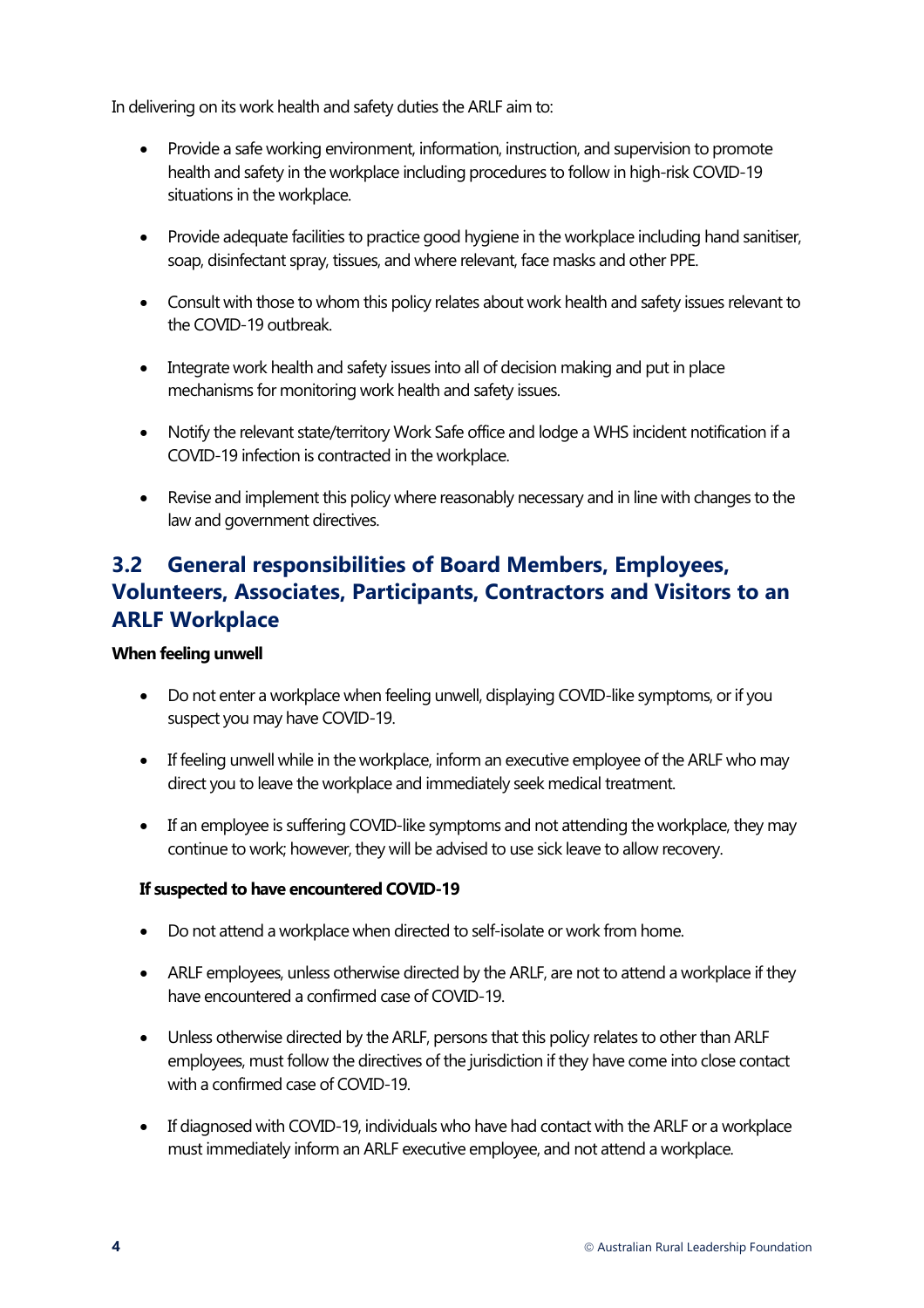Individuals should follow the advice of medical practitioners, government health officials and any Public Health Order.

- If diagnosed with COVID-19, employees (and where relevant, volunteers) must provide a medical certificate confirming that they are fit to return to work, which may include confirmation that they have had a test which returned negative for COVID-19.
- If a participant, contractor, visitor or associate has been diagnosed with COVID-19 they will not be able to enter a workplace, provide services to or participate in any ARLF program or activity until the ARLF are satisfied that they are COVID-19 free or are not a health or safety risk to others.
- An employee with COVID-19 can potentially work from home subject to the advice from the treating clinician and discussions with the ARLF.

#### **General Responsibilities**

- Monitor government websites and directives relating to COVID-19 within your local area.
- Be mindful of others in taking steps to minimise the risk of vulnerable individuals contracting the illness, including by avoiding the workplace when experiencing COVID-like symptoms.
- Practice good hygiene in the workplace:
	- o wipe down surfaces after use including scanners and printers.
	- $\circ$  practice cough and sneeze etiquette by keeping away from others, cover coughs and sneezes
	- o do not share items such as pens, keyboards, mouses where possible.
	- o Wash hands regularly with soap and use hand sanitiser regularly.
- Observe social distancing when necessary including:
	- o Limit or avoid face-to-face meetings.
	- o Abide by any room capacity restrictions.
- Follow instructions when in the workplace.

#### **3.3 Specific Responsibilities of Employees and Board Members**

- In order to attend workplaces and ARLF activities in person, the ARLF requires employees and board members to have up-to-date vaccination against COVID -19, subject to each individual obtaining their own independent medical advice regarding vaccination and their options for vaccination.
- Where employees or board members are exempt from COVID -19 vaccination for medical reasons, individuals may be required to provide evidence acceptable to the ARLF of the exemption.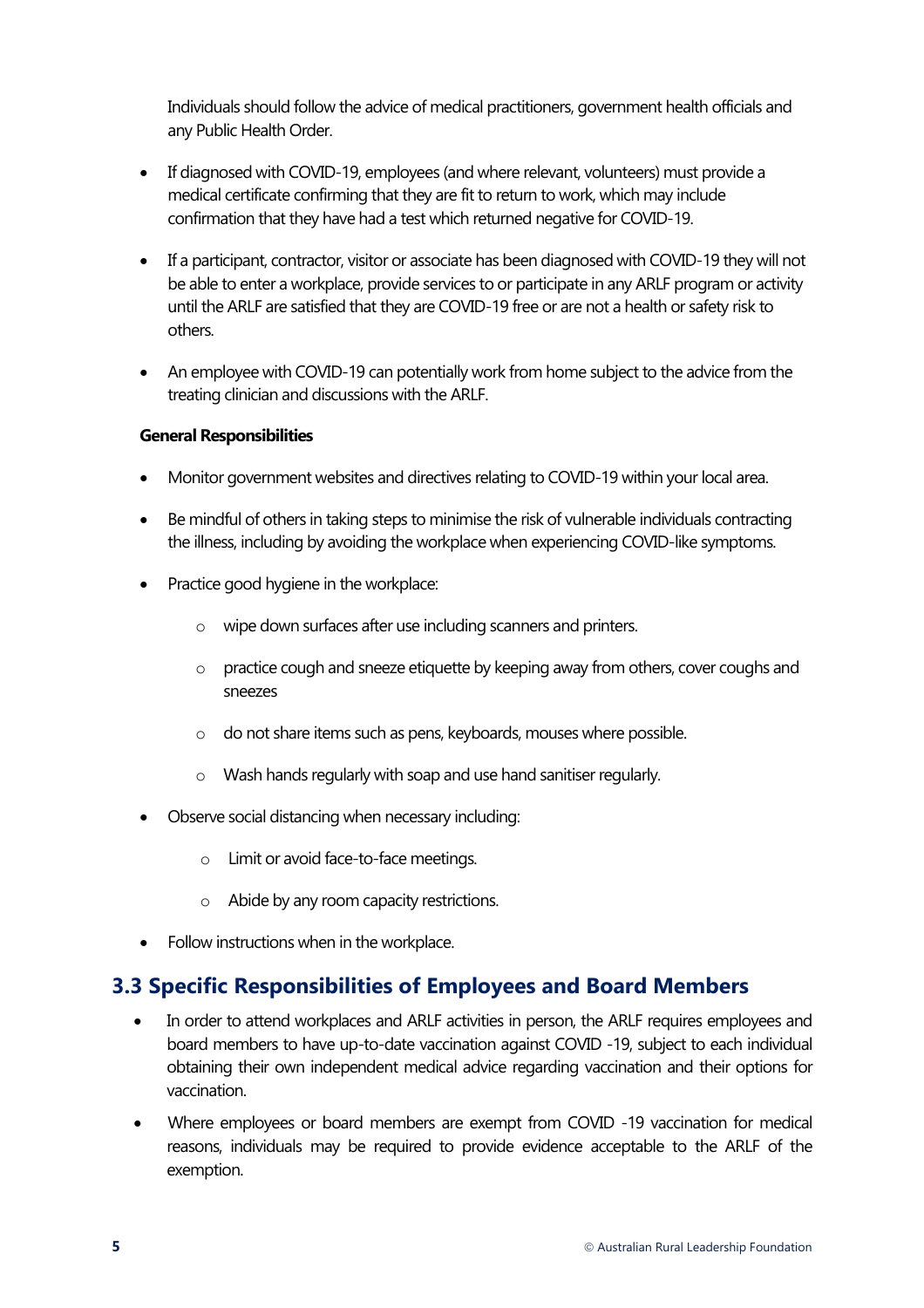- Employees or board members returning from overseas or interstate may be unable to attend workplaces or ARLF activities. Such individuals may be directed by the ARLF not to return to the office for a period of time and where relevant, may be required to take leave in accordance with our policies or, with the consent of the ARLF, work from home.
- Individuals may be required to provide proof of their vaccination status to attend a workplace.

## **3.4 Specific responsibilities of Participants, Associates and Contractors**

- Participants, Associates, and contractors are required to have up-to date vaccination for COVID-19 to take part in person in any ARLF program or activity where any person is required to travel from a interstate and/or overseas to attend.
- The ARLF will consider applications for participants that do not have up-to-date vaccination for COVID-19 to take part in person in an ARLF program or activity where there is no interstate and/or overseas travel required to attend. This will be assessed on a case-by-case basis by the ARLF and the participant understands that the application may be declined.
- The ARLF will consider engaging an Associate or contractor that does not possess up-to-date vaccination for COVID-19 to take part in person in an ARLF program or activity when there is no interstate and/or overseas travel required to attend. This will be assessed on a case-by-case basis by the ARLF and the Associate/contractor understands that they may be declined to participate in person.
- A COVID-19 vaccination exemption may be allowable where an individual has a disability, medical or other protected attribute that means they cannot be vaccinated. This will be assessed on a case-by-case basis by the ARLF.
- Where an individual is provided with an exemption, they must provide proof of a negative test result within 48 hours prior to the commencement of a face-to-face program or activity.
- Individuals may be required to show an ARLF representative proof of their vaccination status or exemption to participate in an ARLF program.

### **3.5 Specific responsibilities of Volunteers and Visitors**

- ARLF will conduct a risk assessment with respect to volunteers and visitors and determine in their absolute discretion whether a volunteer or visitor is required to have up-to-date vaccination, for participation in any ARLF activity or upon entering an ARLF workplace. ARLF will consider whether a relevant Public Health Order applies in the context of appropriate vaccination requirements.
- Where an individual is provided with a vaccination exemption, they must provide proof of a negative test result within 48 hours prior to the commencement of a face-to-face program or activity.
- Individuals may be required to show an ARLF representative proof of their vaccination status or exemption to participate in an ARLF program or attend a Workplace.